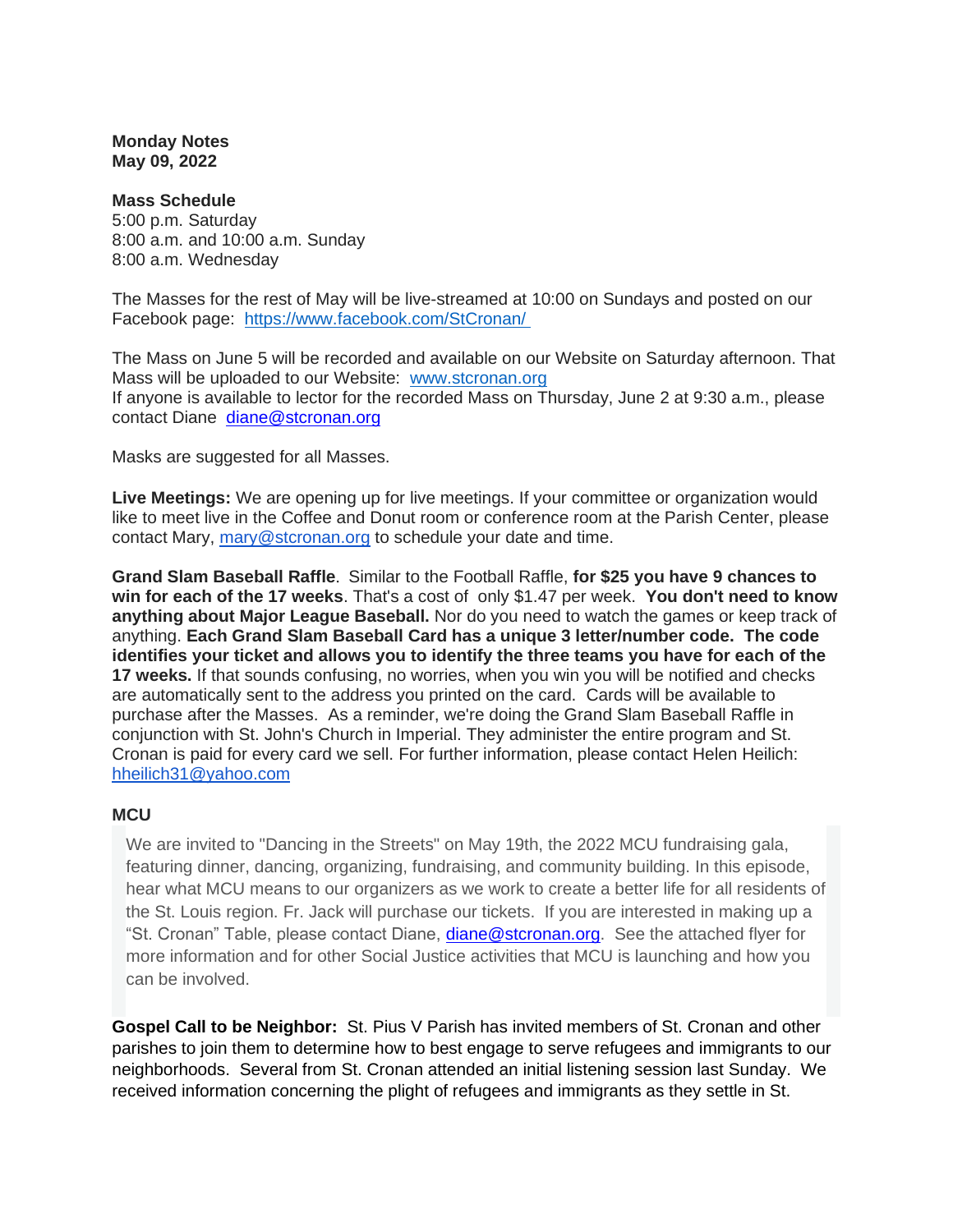Louis, and what their needs are. As this opportunity develops, we will be sharing information concerning future meetings. If you have any interest and time to help, please contact Diane [diane@stcronan.org.](mailto:diane@stcronan.org) We will keep you apprised as the community effort develops and we find ways you can help.

## **All Things New:**

If you would like further information, you can visit the Archdiocese's website <https://allthingsnew.archstl.org/>, or email any of the people on our leadership team listed here:

The Five Key Parish Leaders appointed by the Parish Council: David Gaillardetz – [davidgaillardetz@gmail.com](mailto:davidgaillardetz@gmail.com) Melanie Ernst – [ernst.melanie@wustl.edu](mailto:ernst.melanie@wustl.edu) Justin Lorenz – [jmlorenz@gmail.com](mailto:jmlorenz@gmail.com) Dede Coughlin – [dec4@sbcglobal.net](mailto:dec4@sbcglobal.net) Andrew Viragh – [andrew.viragh@gmail.com](mailto:andrew.viragh@gmail.com) The Point of Contact Person (Coordinator) appointed by Fr. Jack: Sister Chabanel Mathison, O.S.U. - [chabanelm@gmail.com](mailto:chabanelm@gmail.com) You can voice your concerns to any of the team listed above, or email your comments to the All Things New Commission on their website [https://allthingsnew.archstl.org/.](https://allthingsnew.archstl.org/)

**Day-Long Women's Retreat:** Mark your Calendars! **Women's Day Long Retreat** planned for **Saturday, June 25, 2022.** Tentative time from **8:30am to 4:30pm**. **In person and outdoors** - Centrally located near Hampton and Hwy 44.Theme and **details to follow**. Donna Moramarco, Kim Madden, and Mary Middendorf are in the planning stages. Express your interest in attending by emailing **[mary.middendorf@gmail.com](mailto:mary.middendorf@gmail.com)** as soon as possible. Space is limited.

**Donations for Ukraine:** The Ukrainian Children's Aid and Relief Effort, Inc. or UCARE, Inc., is a charity serving the needy and orphaned children of Ukraine. If anyone wants to financially help the Ukrainian situation, please consider this charity. The website is [www.ucareinc.org.](http://www.ucareinc.org/) Bob Hoffman has worked with this group for years. For further information, please contact the office. You can give to Catholic Relief Services as well: <https://support.crs.org/donate/>

**Retrouvaille-St. Louis weekend**, **August 19 – 21, 2022** - **Healing Your Marriage--**

**Retrouvaille** (French for "Rediscovery") is a 3-phase program designed to give you the tools to restore your marriage and rebuild a loving relationship. For more information or to register, call **314.453.0110** or visit website: [www.HelpOurMarriage.org](http://www.helpourmarriage.org/) Fully Confidential and affordable. Space is limited with Covid-19 precautions. Register early. Questions: Tom & Kerry Marsh 314.753.2022

**Mid-life Singles**: Are you looking for a renewed sense of purpose & belonging? Register today for a life-changing REFLECT weekend retreat at King's House Retreat Center, Belleville, IL (20 min from downtown St. Louis), on June 3-5, 2022. Cost is \$215 including meals and a single room. Visit [www.ReflectRetreat.com,](http://www.reflectretreat.com/) e-mail [reflect.stlouis@gmail.com, or](mailto:reflect.stlouis@gmail.com) call (314) 283-0044 for details.

**Compassionate St. Louis:** St. Cronan has become a member of this movement to help make our city a more compassionate place. You will be seeing their logo on our bulletins and signs. For further information, please visit their website: <https://www.compassionate-stl.org/about-us>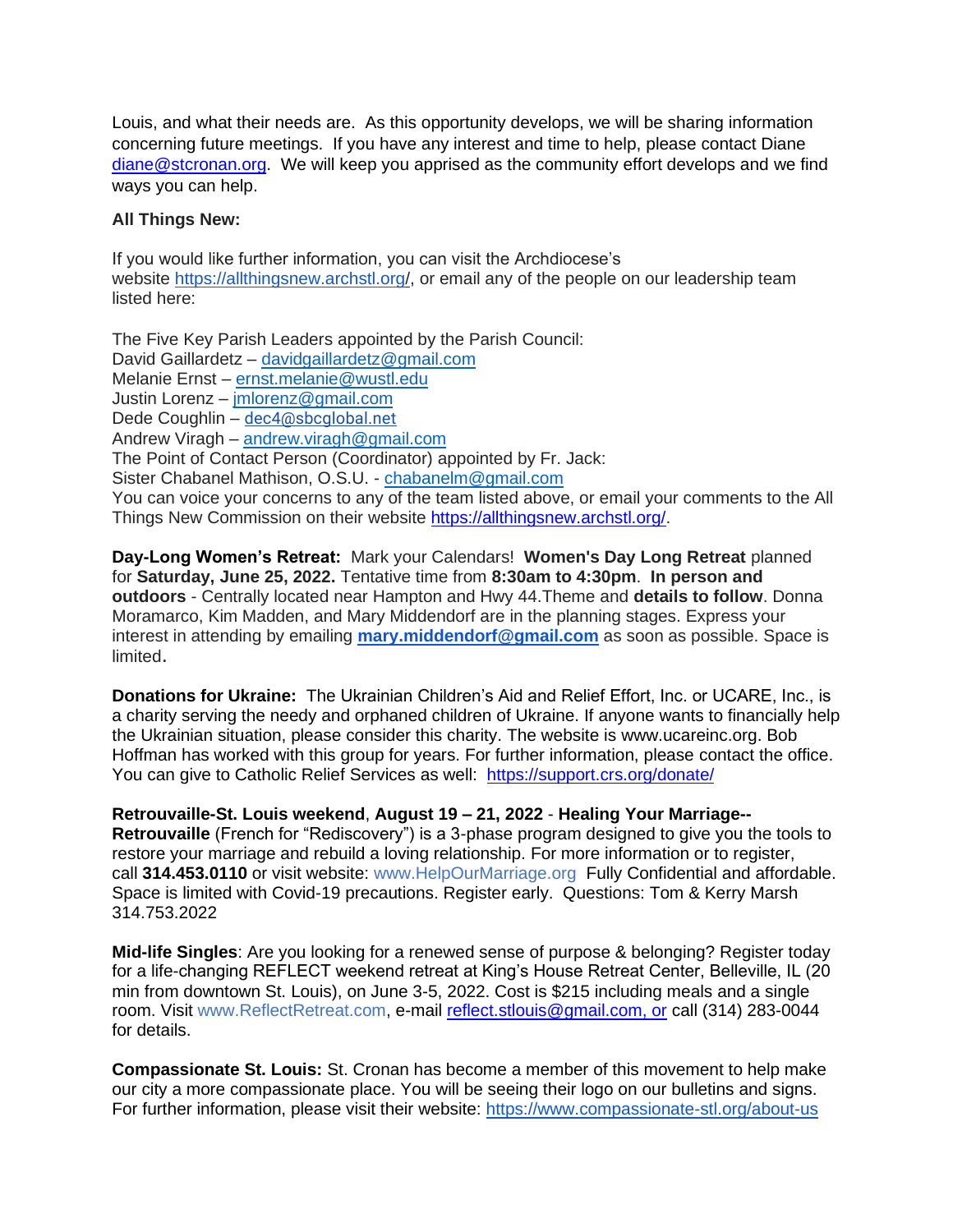**Catholic Racial Justice Collaborative:** Be the change you wish to see. As Catholics, it is our spiritual duty to combat the sin of personal and institutional racism. Could you use additional resources to understand and identify what it means to be anti-racist in your life? Follow the @Catholic Racial Justice Collaborative on Facebook at Catholic Racial Justice Collaborative or visit our website at [www.catholicracialjusticestl..](http://www.catholicracialjusticestl.org/)

**Black Lives Matter Vigil:** The St. Cronan Social Justice Committee is hosting a Vigil as a way of atoning for past racism. It will be held every third Friday evening of the month - 5:00 -6:00 pm at the corner of Kingshighway and Manchester. We will be gathering Friday, May, 20. Please feel free to bring your own signs. If you have questions, please contact Trish Curtis: [trishquita1952@gmail.com,](mailto:trishquita1952@gmail.com) or Kim Madden: [kim.madden514@gmail.com](mailto:kim.madden514@gmail.com)

**Erastus Brown Historical Marker Unveiling Ceremony** There is a group in our area who have been working on memorializing lynchings that occurred in Missouri. The next remembrance will take place in Union, Missouri, on Saturday, July 9 at 11:00 a.m. and will honor Mr. Erastus Brown. Please see the attached flyer for further information.

**Red Cross Volunteers**: The Red Cross is in need of volunteers in the St. Louis Area. Please see the flyer in the Chapel for more information.

**Wills:** Please remember Saint Cronan's in your will. Title is St. Cronan's Catholic Church-1202 South Boyle Ave.- St. Louis, MO 63110. Our Federal I.D.# 43-0653457

**Prayers Please:** Laurel Hayes; Laurel Hayes' parents Jerry and Nancy; Robert Nathe's Mother, Eileen; Colleen Wallace's godson, Lachlan; Michelle Frank; Jennifer Lyle and Krista Rakers; Jessica; Nick Ambrose; Al Sprehe; Phil Milner; Mike's grandson, Jack; Jim Gorman; Andrew Viraugh's Father; Sharon Orlet's sister, Betty; Nancy Buck's daughter, Jeanne; Kathy Bayless; Tom Kuciejczyk-Kernan's brother, Steve; Barry Buchek's wife, Mary; Trish Curtis' mother and brother; Gavin Barrett-Hayes; Barb Sopp's cousin, Patty Struckhoff; Marie and Roland Martir's granddaughter, Madi, and great-grandson; David Gaillardetz' father, Richard; Fr. Gerry's classmate, Fr. Pat O'Laughlin; Nick and Shirley Ambrose's daughter, Brigid Costello; Marcy Soda; Shelly Kurtz; Dorothy Lucey's brother, Leo Strathman; Varrietta Anthony.

If you know of anyone who is feeling disconnected from our Community or has left, please let me know by clicking here: [diane@stcronan.org.](mailto:diane@stcronan.org) Please do not reply to this email, because we don't want the names going to everyone. We will reach out to them.

**COFFEE AND DONUTS IS BACK;** Please join us for Fellowship and community in the COFFEE AND DONUT ROOM after the 10:00 Mass on Sundays. Many thanks to Maggie Hart-Mahon and Dorothy Strathman-Lucy for organizing. If you are interested in taking one weekend a month to host, please contact Maggie: [ofccomp17@gmail.com](mailto:ofccomp17@gmail.com) 

## **Homily Reflection:**

Throughout all of history there have been crises in our Church. The first reading talks about the first crisis – whether to welcome Gentiles into The Way. At the first Ecumenical Council – the Council of Jerusalem, it was declared that all are welcome. The second reading occurs when the Christians were pretty much hopeless, when there were prosecutions everywhere. God wanted the Word to get to the people in that crisis. Today we can't avoid the elephant in the room. We need to talk about Roe vs. Wade. Judge Alito's brief gave me a strange feeling.